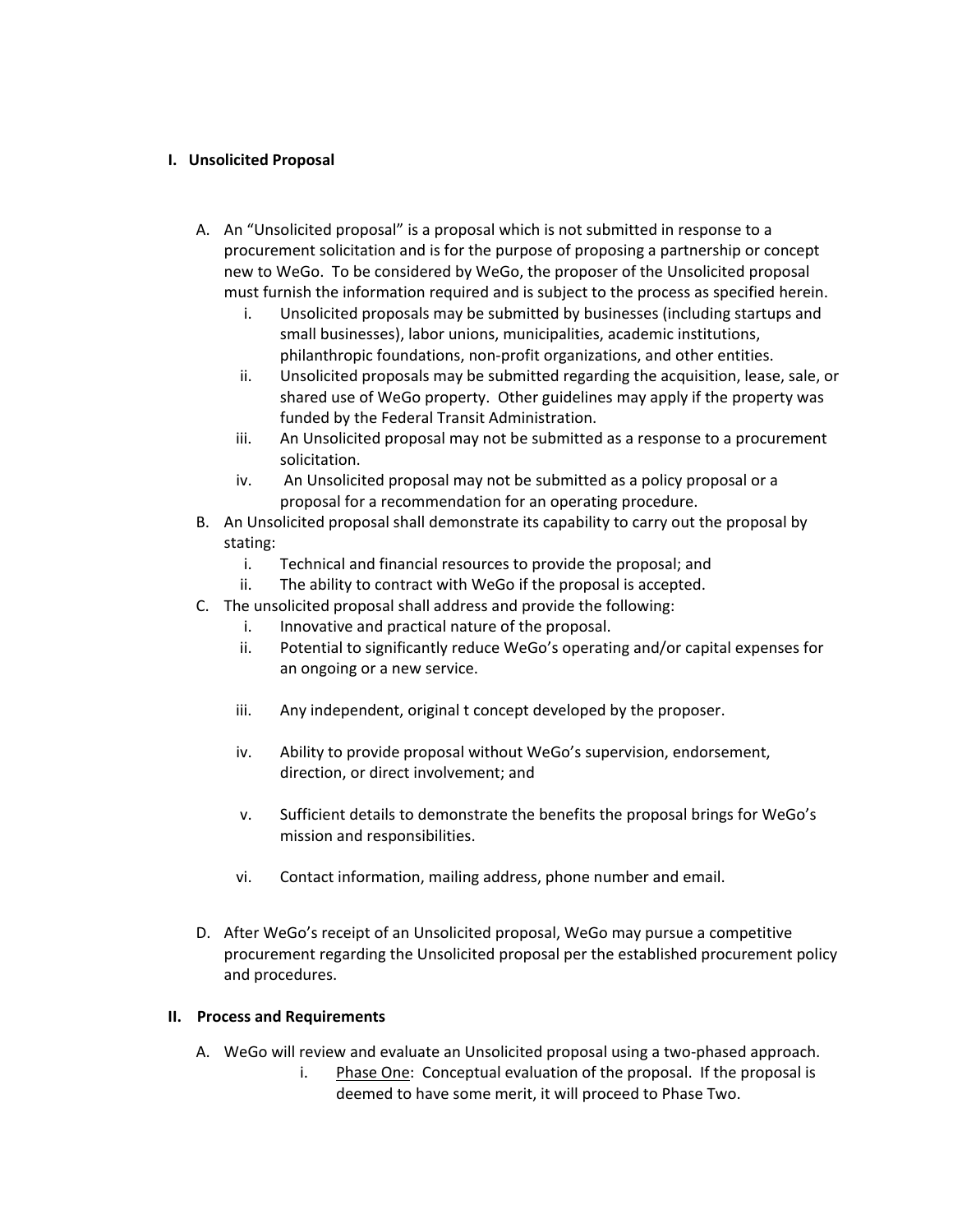- ii. Phase Two: The proposal will undergo further assessment to determine benefits, cost impacts, and operational impact.
- B. Phase One Process
	- i. WeGo will use its best efforts to acknowledge receipt of the proposal within five business days via email: and
	- ii. WeGo shall determine whether the proposal meets the threshold requirements of an Unsolicited proposal, including whether the proposal:
		- a. Satisfies the definition of an Unsolicited proposal.
		- b. Demonstrates in detail the customer benefit, operating expense savings and/or avoided capital expense to WeGo.
		- c. Includes all required content.
		- d. Contains sufficient detail to enable WeGo to perform an adequate evaluation of feasibility and/or potential costs and benefits.
		- e. Demonstrates the capability of the proposer to deliver and implement the proposed action(s).
		- f. Has been approved by a responsible official or other representative with the proposing organization authorized to contractually obligate the proposer; and
		- g. Complies with WeGo requirements for use and disclosure of data.
	- iii. If the proposal meets the threshold requirements, WeGo staff will take the following steps:
		- a. Inception: WeGo staff will log the proposal and assign it a number.
		- b. Notification: WeGo will set and notify the proposer of the schedule for internal evaluation.
		- c. Form Evaluation Team: WeGo will assemble an evaluation team with technical and financial subject-matter experts and experience relevant to the conceptual proposal.
		- d. Request for Further Information (Optional): WeGo will schedule a meeting with the proposer, if it is determined that a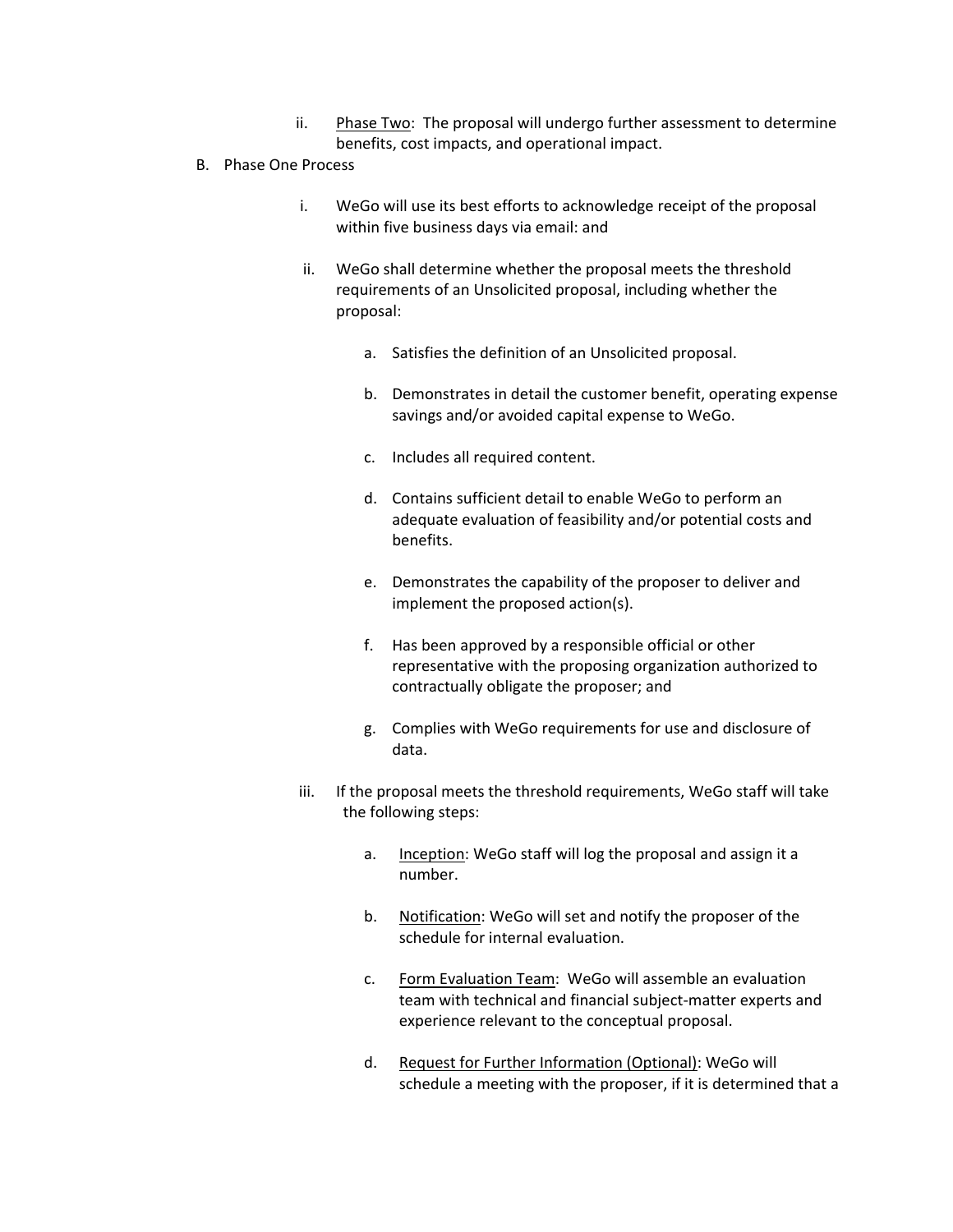meeting would be helpful to more fully understand the proposal.

- e. Evaluation: WeGo will facilitate the evaluation process as needed.
- f. Notification: WeGo will notify the proposer of the WeGo's decision. The possible outcomes may be to discontinue the process, proceed to Phase Two, or pursue a competitive procurement. WeGo will provide the proposer with a general explanation of the reasons for the decision. WeGo will use its best efforts to complete Phase One within 45 business days of acknowledgement of receipt of the proposal: and
- g. Disclosure: WeGo will post a public notice or posting which will list the identity of the proposer and the general area or theme of the proposal.
- C. Phase Two Process
	- i. If successful in Phase One, WeGo may request a more detailed proposal to proceed to Phase Two. The request may include the following:
		- a. Essential terms and conditions that could be part of a subsequent agreement between WeGo and the proposer.
		- b. A goal for participation of disadvantaged/small business enterprises (DBE/SBE).
		- c. A schedule and impoWeGont deadlines for the proposer.
	- ii. Evaluation criteria to be used during Phase Two; and
	- iii. Requests for specific information, modifications, or clarifications to the scope of the original proposal, including, but not limited to, specific questions or information that is essential to consideration of the detailed proposal.
	- iv. Information required in Proposer's Phase Two documentation ("Phase 2 Information") must include, at minimum:
		- a. Names and professional information of the proposer's key personnel who would be committed to the project.
		- b. Type of support needed from WeGo (e.g., facilities, equipment, materials, or personnel resources).
		- c. Type of support being provided by the proposer.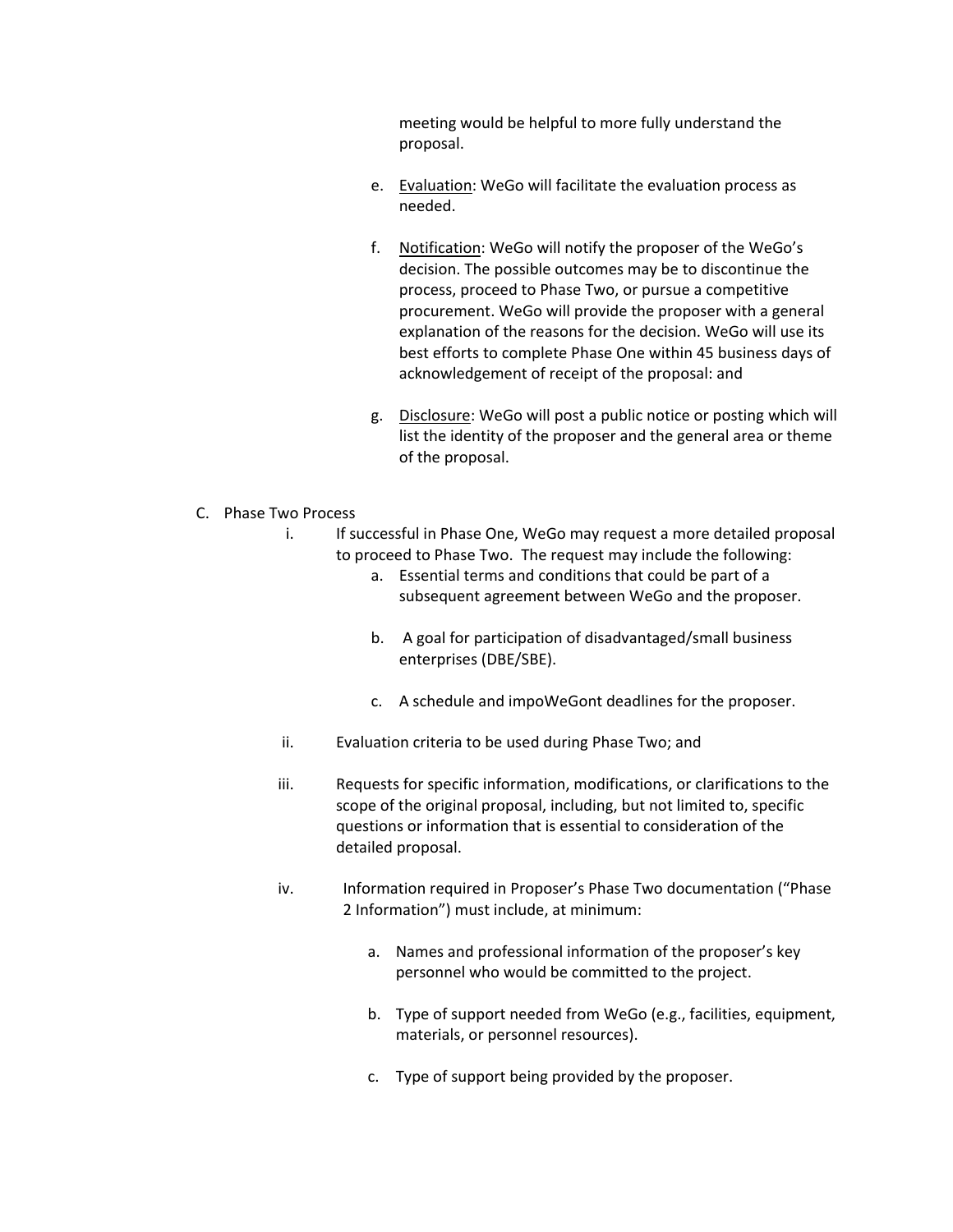- d. A sufficiently detailed description of the scope of work being offered to allow WeGo to evaluate the value received for the price proposed.
- e. Proposed price or total estimated cost for the effort and/or the revenue generated in sufficient detail for meaningful evaluation and cost analysis, including an annual cash flow for the project and annual or future costs to operate and maintain.
- f. A schedule for the implementation, including specific details for any property and/or services to be provided by WeGo; and
- g. Proposed duration of effort.
- h. Supporting information that includes:
	- Nature of relationship between the proposer and the WeGo, including potentially the type of contract being sought by the proposer.
	- Description of the proposer's organization, previous experience in the field, and facilities to be used.
	- Required statements and disclosures, if applicable, about organizational conflicts of interest and environmental impacts; and
	- More detailed Information demonstrating to WeGo that the proposer has the necessary financial resources to complete the project, as determined by WeGo staff. Such information may include, but is not limited to financial statements, including an auditor's report letter or an accountant's review letter, balance sheets, statements of oncome and stockholder's equity, and a statement of change in financial position.
- v. Evaluation Criteria will consist of, at a minimum:
	- a. The proposer's capabilities, related experience, facilities, techniques, or unique combinations of these which are integral factors for achieving the proposal objectives.
		- b. The proposer's financial capacity to deliver the goods or services defined in the proposal.
		- c. Viability of the proposed schedule and WeGo's ability to meet activities required.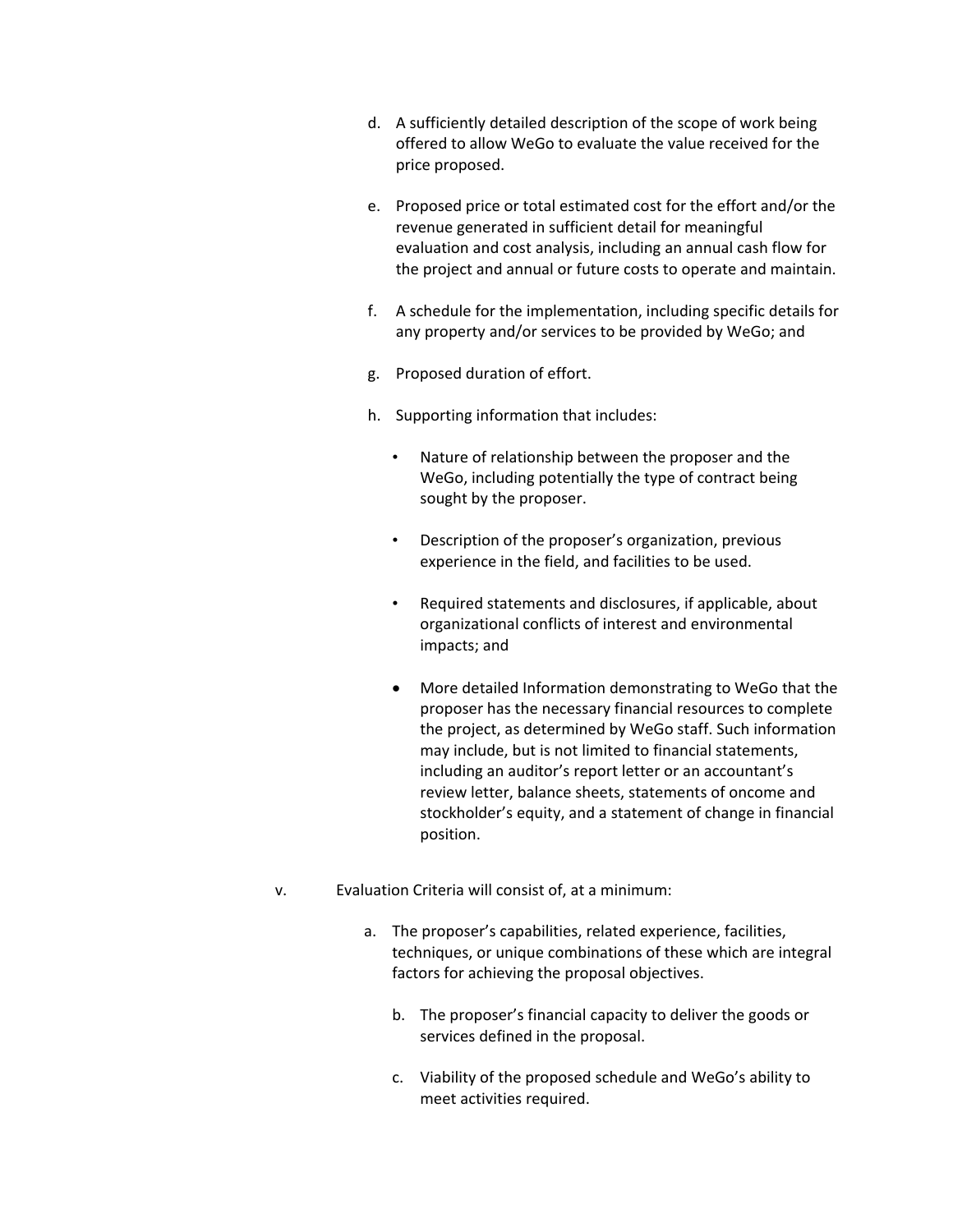- d. WeGo's capacity to enter a contract under its current debt authorization.
- e. The qualifications, capabilities, and experience of key personnel who are critical in achieving the proposal objectives.
- f. The relative costs and benefits of the proposal with respect to improving mobility and accessibility in WeGo service area.
- g. The specific details of the cost/revenue generated; and
- h. Any other factors appropriate for the proposal.

## **III. Dedication to Full and Open Competition**

WeGo's receipt of a Phase 2 Information does not indicate or justify a contract award without full and open competition. If the Phase 2 Information offers a proprietary concept that is essential to contract performance, it may be deemed a Sole Source (see below). If not, the WeGo shall pursue a competitive procurement per its established procurement policy and procedures to obtain any or part of the services or goods incorporated in the Unsolicited Proposal.

### **IV. Sole Source Award**

If a description of the property or services offered would reveal proprietary information or disclose the originality of thought or innovativeness of the property or services sought, as solely determined by WeGo, then WeGo may make a sole source award, as provided in the WeGo's Sole Source Award procedures.

### **V. Contract Resulting from an Unsolicited Proposal**

Nothing in this policy or otherwise requires WeGo to act or enter a contract based on an Unsolicited Proposal. WeGo may return and/or reject an Unsolicited Proposal at any time during the process in its sole discretion.

### **VI. Prerequisites to Contract Negotiation**

- A. The contracting officer or other designated WeGo representative(s) may commence negotiations only after the following prerequisites have been met:
	- i. An Unsolicited Proposal has received a favorable comprehensive evaluation including in comparison to any Proposals received following publication as provided in this policy.